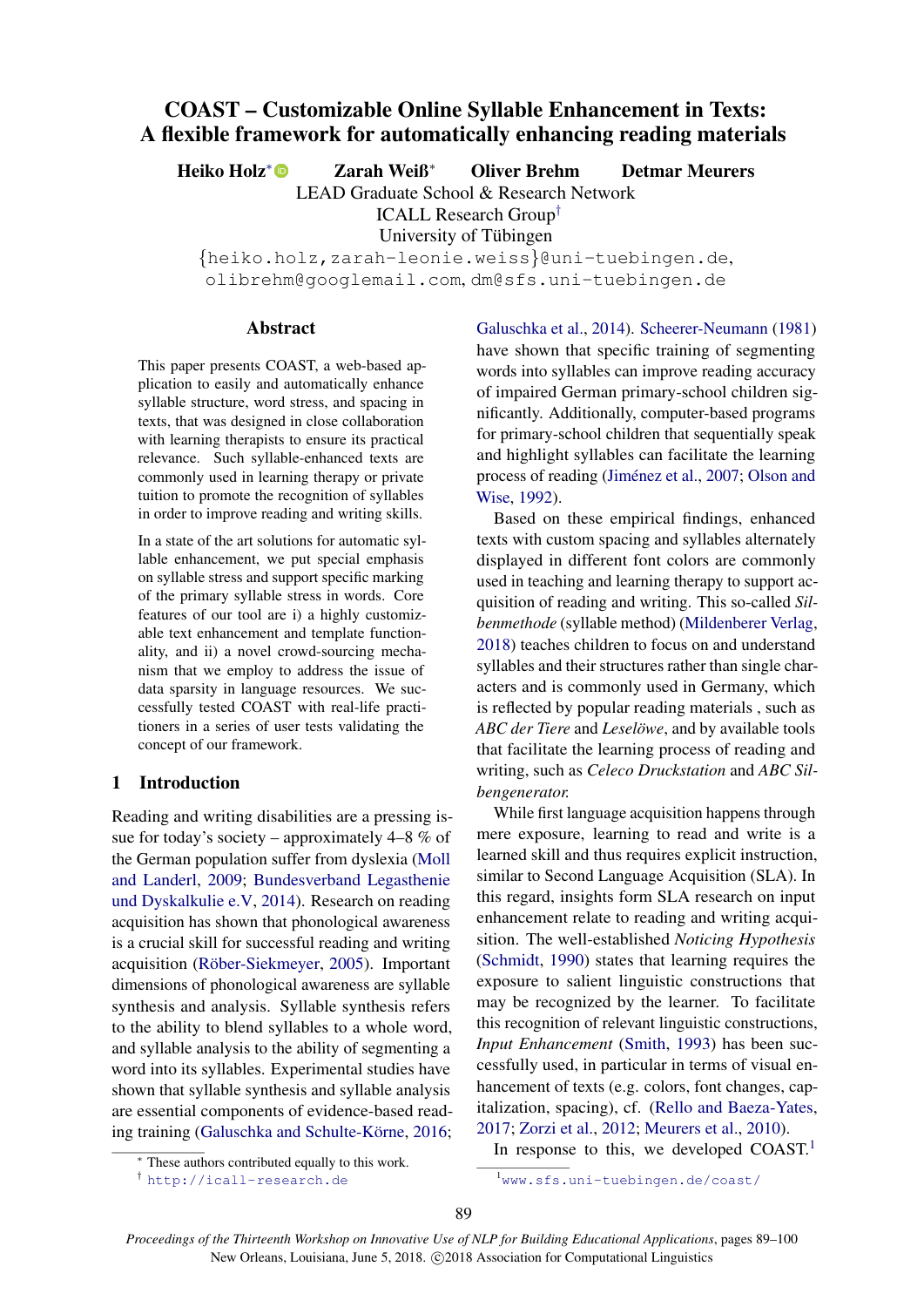COAST is a web-based application to easily and automatically enhance syllable structure, word stress, and spacing in texts. Its primary focus is on functionality and practicability. In terms of functionality, COAST offers a high degree of customization for text enhancement, supports management of annotation schemes, and includes syllable stress. The performance of detecting syllable stress strongly predicts dyslexia (e.g., Goswami et al. (2013); Landerl (2003)) and correlates highly with reading and writing skills (Sauter et al., 2012) and, thus, is of special importance for dyslexic children. Trainings to improve the awareness of syllable stress are being developed and evaluated (Holz et al., 2017). We extend the approach of text enhancement that are provided by state of the art tools to make syllable structures and stress more salient for German native (dyslexic) speakers using NLP resources. Enhancing the text with such additional linguistic information might boost children's ability to segment words into relevant components and might help them to learn to focus on relevant areas of words – as major orthographic challenges, such as vowel length markers, mainly occur in (conjunction with) stressed syllables (Staffeldt, 2010). To account for practicability, we implement this functionality by collaborating closely with prospective users and in particular teaching practitioners to meet real-life demands.

The remainder of the article is structured as follows: In Section 2, we report findings of a requirement analysis that we conducted in form of expert interviews prior to the system design to determine the wishes and needs of practitioners and compare COAST to two state of the art tools currently used in learning therapy and reading and writing acquisition. In Section 3, we describe the framework of COAST and explain the two core functionalities crowd-sourcing and text enhancement with real-life use cases. In Section 4, we evaluate the usability and user experience of COAST by means of user tests conducted with learning therapists and validate its practical applicability. We conclude by describing the current state of COAST and providing an outlook for its further development in Section 5.

### 2 Requirements Analysis

#### 2.1 Expert Interviews

As the primary focus of our work was on the design of a tool that allowed for the immediate practical

application by language teachers and learning therapists, we performed a requirement analysis for our system preceding its implementation. We conducted four expert interviews with teaching therapists to establish their wishes and requirements for a text-enhancement tool that would facilitate their work. During this process, we identified a series of concrete requests going beyond the tool's basic text analysis functionality. They were centered around four main issues: i) input/output options, ii) flexible customization settings, iii) user profiles and re-usability of settings, and iv) optional expert/user judgments.

Input/Output Options proved to be of particular interest for prospective users. They emphasized the wish to not only be allowed to upload their own texts, but also to be able to flexibly edit them while seeing the syllable enhancement. Therefore, we provide a text box for users in which they may enter and alter their texts. Regarding output options users expressed interest in being able to choose between the formats HTML, MS Word, and PDF/printing, or simply copying texts with enhancements to the clipboard. All of these were incorporated into our system.

Flexible Customization Settings were, aside from the I/O options, one of the most prominent user concerns. We found that the text representations should be customizable not only in terms of the basic text layout, but also preferably in all aspects of the actual syllable enhancement. Thus, users may freely customize the spacing of lines, words, syllables, and characters, as well as different font sizes. Furthermore, the visual syllable enhancement is customizable in terms of the colors used for stressed and unstressed syllables with the additional options to assign a separate color to secondary unstressed syllables. Colors may either be applied to the background or the font. Users may further decide to additionally highlight stressed syllables with bold font. They may also choose to mark syllable boundaries with a freely selectable delimiter. Finally, users can select certain partsof-speech to be either i) annotated, ii) marked as unstressed, or iii) ignored. Combined, these parameters allow for a highly customizable text design and visual enhancement, that gives users a high degree of freedom regarding the representation of their texts.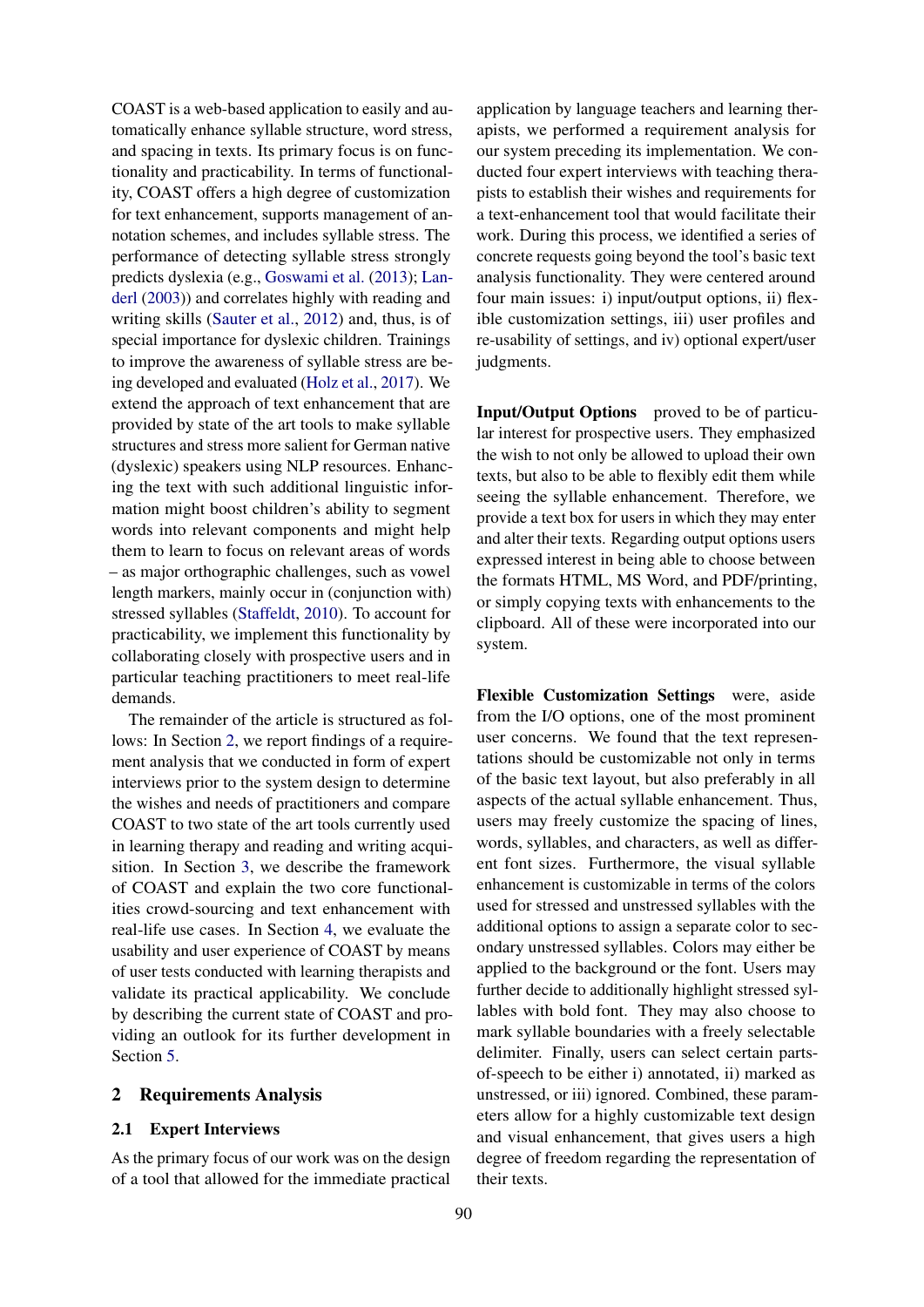User Profiles and Re-Usability became relevant concerns in the course of our expert interviews: Our flexible customization options give users the freedom to design text representations and visual enhancements that are tailored specifically to their purposes. However, users stressed the importance that they could re-use their elaborate customization across sessions, and that they need to be able to switch between various customized enhancement templates. To allow users to save, manage, and re-use their templates, we created user accounts that allow users to locally save their customization. Users may also save the texts they uploaded under a user-defined title in previous sessions.

Expert/User Judgments proved to be a final, pressing issue for prospective users: The option to adjust the automatic analyses in cases where users disagree with the syllabification or stress annotation performed by the system was crucial to our prospective users. To give them complete authority over their analyses, each of both analyses may be altered by the user on click. Furthermore, they asked us to flag words that were unknown to our system and thus more error prone. To facilitate manual corrections, we offer users to review all unknown words consecutively in a separate view, where they are supported by the syllabification and stress suggestions of our systems. All changes conducted by users are saved in their local syllabification data base and used for future analyses. Users may review and edit these new entries in their account settings. A final suggestion of our expert users was to allow the system to learn from user feedback. We thus include a crowd-sourcing based mechanism for updates to the global data base, which is explained in detail in Section 3.2.

#### 2.2 Related Work

There are two dominant syllable enhancement tools for German whose functionality is centered around the so called *Silbenmethode* ("syllable method"), in which reading is taught by focusing on syllables and their pronunciation rather than single characters: the *Silbengenerator* ("syllable generator") and the *Celeco Druckstation* ("Celeco printing station").<sup>2</sup> Table 1 shows a comparison of the tools with *COAST* based on the characteristics that we identified in our expert interviews and some more

| <b>System Feature</b>                       | Silbengenerator | Celeco | <b>COAST</b> |
|---------------------------------------------|-----------------|--------|--------------|
| Platform Independent                        | х               |        |              |
| Web-Based                                   |                 |        |              |
| Freely Available                            | $(\checkmark)$  |        |              |
| Free Text Input                             |                 |        |              |
| <b>Text Box</b>                             | х               |        |              |
| <b>Basic Text Layout Customization</b>      |                 |        |              |
| <b>Additional Text Layout Customization</b> |                 |        |              |
| Customizable Syllable Enhancement           |                 |        |              |
| <b>Configuration Templates</b>              |                 | n.a.   |              |
| <b>Stress Annotation</b>                    |                 | х      |              |
| Syllable Arcs                               |                 |        |              |
| Customizable Analysis                       |                 |        |              |
| Crowd-Sourcing                              |                 |        |              |
| <b>Exercise Generation</b>                  |                 |        |              |

Table 1: Comparison of *ABC Silbengenerator*, *Celeco Druckstation*, and *COAST*.

general usability considerations.

Silbengenerator is a Windows program published by *Mildenberger Verlag (2018)*. 3 It is part of their *ABC der Tiere* ("animal alphabet") series of learning materials based on syllabification as reading aid. Its main functionality is to allow teachers to visually enhance syllables in their reading materials. While the full version has to be purchased, a free demo is freely available for downloads on their web page.The tool allows users to upload own texts for analyses, but not to modify them from within the tool via some form of text box. Supported output formats for enhanced texts are MS Word or PDF/print. The general text layout is adjustable in terms of line spacing, fonts, font sizes, text alignment, line breaks, and background color. However, more advanced changes to the text layout, such as customized syllable, character, or word distances are not supported. The latest customized layout may be re-used upon system restart, but it is not possible to store multiple templates. Syllables are visually enhanced using the conventions of the *ABC der Tiere* materials, which hyphenates syllables and additionally marks alternating syllables with red and blue font. Monosyllabic words default to blue. Word stress is not encoded. To accommodate limited printing capacities, syllables may be enhanced using gray and black instead of red and blue, but further customization is not supported. Users may locally overwrite the syllable boundaries set by the system for individual words by editing a plain text file outside of the program. Changes are applied to all documents upon restart. Changes during run-time or for individual documents are not supported User corrections are not

 $2$ We are not aware of any tools for the English market that provide any syllable enhancement beyond character-based markings.

<sup>&</sup>lt;sup>3</sup>For details, see: www.abc-der-tiere.de/index. php?id=388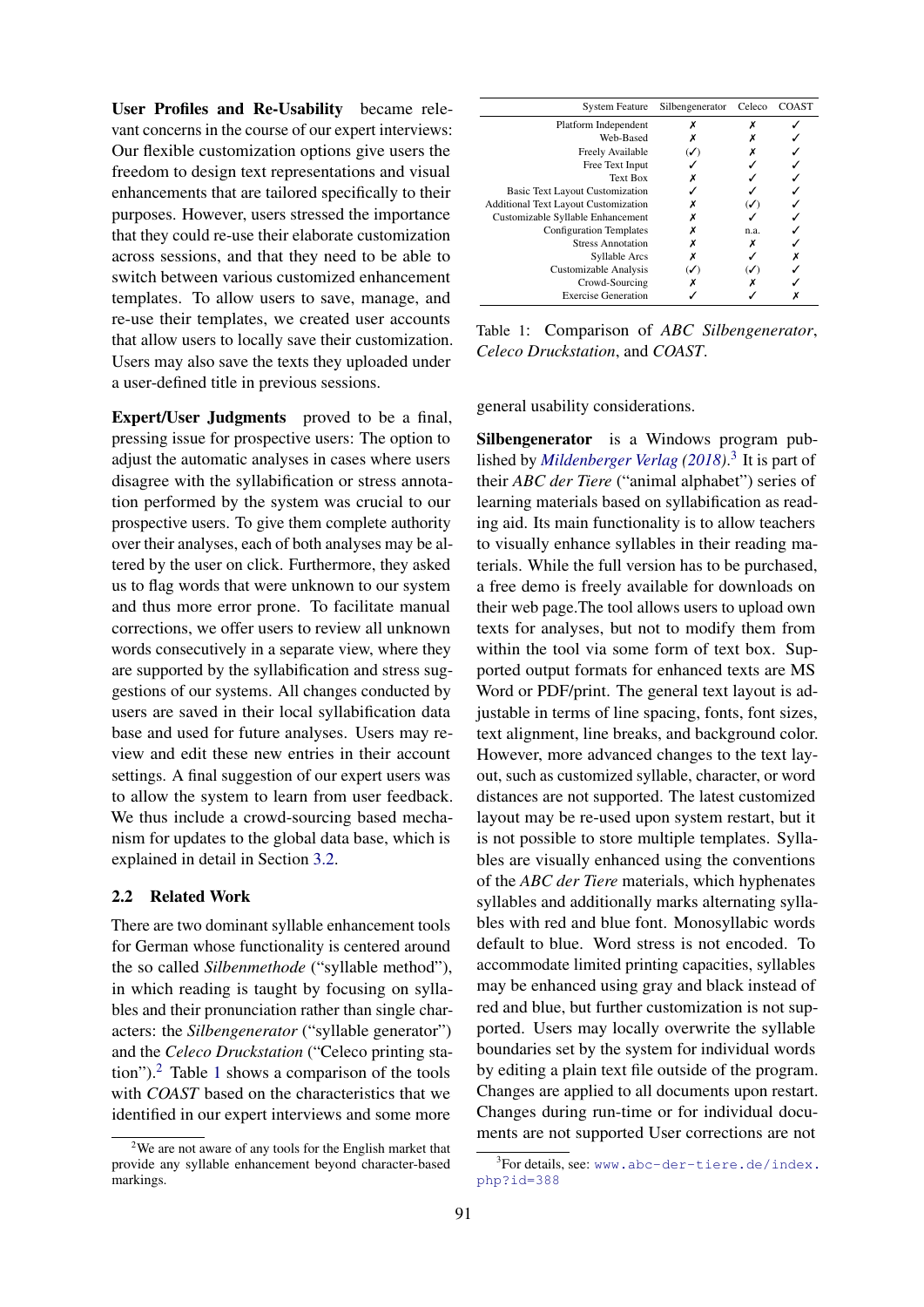re-used to improve the system's syllabification performance. The *Silbengenerator* also includes a limited tutoring functionality, which includes two variations of syllable reading exercises as well as capitalization, vowel, and spelling training.

Celeco Druckstation is a Windows program distributed by *Celeco* (Klische, 2007).<sup>4</sup> Since there is no free demo version, we base our review on the elaborate tool description provided on their web page. It should be pointed out that – unlike the *Silbengenerator* and our system – the *Celeco Druckstation* is distributed as a full fledged diagnosis and therapy tool for reading disorders for learning therapists and home tutoring alike. It thus provides a number of tests and exercises for reading and diagnosis, which are generated from texts specified by the user. This also includes a syllable enhancement facility that allows to load texts into the program, visually enhance syllables, and print them. *Celeco Druckstation* offers to adjust the basic text layout in terms of fonts, font size, font color, and background color. It also supports advanced layout modifications in terms of text segmentation: users may choose to put spaces after every syllable or every 3rd, 4th, or 5th character. Syllables are enhanced with two alternating, freely customizable colors, or with syllable arcs. No special encoding of word stress is offered. Users may provide individual syllable analyses of unknown words. These are saved in a local data base. However, the syllabification of known words can – as far as we could determine – not be altered by the user. We could not determine whether enhancement settings may be saved and re-used as templates.

#### 3 Tool

#### 3.1 System Description

We developed COAST as a platform-independent web-based tool that is deployed with Apache on a server hosted on the Amazon Web Services  $(AWS)$ .<sup>5</sup> The front-end was developed with HTML, CSS, JavaScript, and AngularDart. <sup>6</sup> The backend was developed with Python using the frameworks  $Flask$ , and SQLAlchemy. <sup>8</sup> We use spaCy (Honnibal and Johnson, 2015) for natural language processing (NLP).

Target Users are on the one hand teaching practitioners, but on the other hand any person with an interest in syllabified reading material, such as tutors or parents. We account for this divide with two separate types of user accounts: regular and expert users. Currently, this distinction is relevant for our crowd-sourcing mechanism, which is discussed in Section 3.2.

Analyzing Input Texts is the core functionality of COAST. Figure 1 shows the workflow of automatic text analysis and enhancement. Before users can enhance texts in the front-end as described in Section 3.2, texts need to be processed accordingly: First, spaCy is used for parsing, tokenization, and part-of-speech (PoS) tagging. The letters of a word and its PoS are used as a combined primary key to query the global and local database stored in SQLite. The global database is initialized with the German version of the language corpus CELEX2 of Baayen et al. (1995) and is available to all users. For the approximately 360,000 lemmas and inflected word forms that are included in CELEX2, we infer primary word stress and syllable structure from CELEX2's orthographic and phonetic transcriptions.The local database consists of manually annotated entries and is only available to the specified user. If an entry was found, the syllabification, syllable stress, and lemma of the word are returned. If no entry was found, the word is marked as unknown and must be manually annotated. Manually annotated entries are automatically stored in the local database of the user and forwarded to the crowd-sourcing mechanism explained in detail in Section 3.2. The annotated information is used afterwards to enhance syllables and words of the text as can be seen in Appendix A, Figure 5. Further linguistic information for each enhanced word may be obtained individually, see Appendix A, Figure 6.

#### 3.2 Features

Crowd-Sourcing is one of *COAST*'s most innovative features. We exploit the crowd-knowledge for long-term improvements of our automatic syllabification and word stress analysis. Currently, the crowd is derived from COAST's active users. To reliably identify not only syllable boundaries but also stress patterns is one of the biggest challenges in automatic syllable enhancement due to limitations of the available linguistic resources. This is especially true for languages other than English and

<sup>4</sup>www.celeco.de/

<sup>5</sup>www.aws.amazon.com/

<sup>6</sup>www.angulardart.org/ <sup>7</sup>www.flask.pocoo.org/

<sup>8</sup>www.sqlalchemy.org/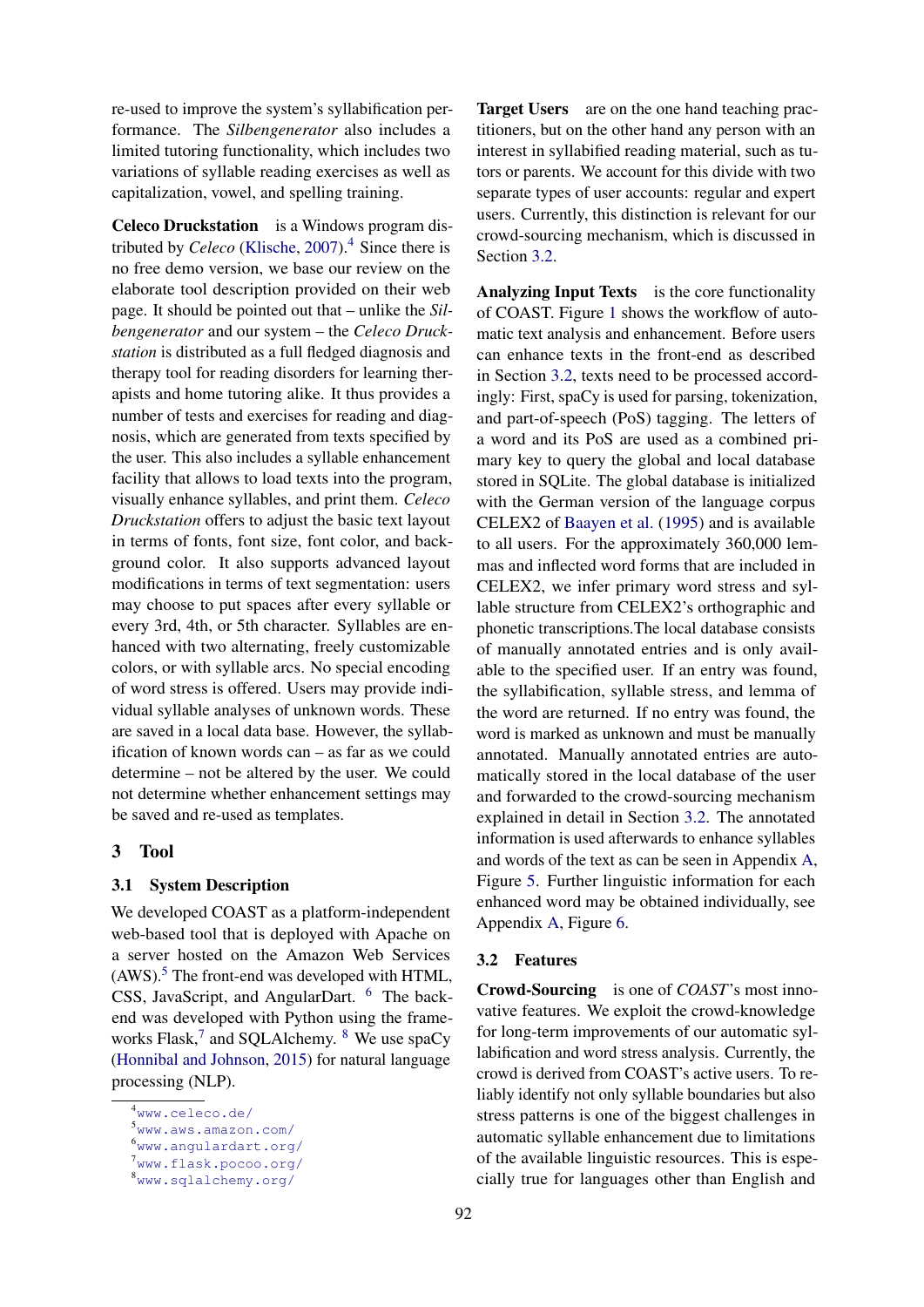

Figure 1: System overview of COAST.

for German this issue is particularly pressing, because irrespective of the size of the underlying data base, morphological composition and derivation are highly productive in German, which makes the occurrence of unknown words more likely. This issue of data sparsity is well-known from other NLP applications such as machine translation or information retrieval, and often addressed in work on compound splitting (Ziering and van der Plas, 2016; Weller et al., 2014). Furthermore, both processes may alter the word stress making the issue more difficult (Féry, 1998).

During the expert interviews it became apparent that prospective users prefer to be alerted to unknown words that may have been mis-analyzed, so they may review and if necessary manually correct them. In this context, we found that users would also prefer the system to learn from their corrections so that they could contribute to making the system more efficient in the long run. Together with our experts we therefore developed a crowdsourcing mechanism, that would allow local corrections of users to be incorporated to our system's global data base after they have been verified by either two more users or an expert user. We derived this role of an expert user to prioritize the votes of learning therapists and linguists over layman judgments. Upon registration, new users may self-identify as experts or as regular users. A verification of this self-assignment remains for future work.Experts may also revoke crowd-induced updates to the data base. With this combined expertise

and additional layer of control through experts, our system may draw from a constantly growing pool of analyses, which ultimately increases its usability and robustness while building a promising resource for future work.

The verification mechanism is located on a separate page that asks users to voluntarily identify syllable boundaries and word stress of words unknown to the system. To facilitate analyses, we provide users with information on how our automatic tools would analyze a word as help as well as with previous analyses of other users. We incorporate the freely accessible MARY-TTS (Schröder and Trouvain, 2003) for automatic suggestions for stress annotation and Pyphen for syllabification. We require users to manually annotate each word unknown to the database due to insufficient performance of automatic stress assignment. This is an extensible framework, which may be expanded with more detailed information in the future.

The following use case illustrates this process: User 1 uploads a text containing two words unknown to the system: *Hitzeschock* ("heat shock") and *Hacken* ("heels"). She is asked to determine the syllable boundaries and stress (marked in bold font) for both words and submits *Hit-ze-schock* and *Hac-ken*. This syllabification assumes a bisyllabic consonant doubling for both terms. While this is correct for most consonants at syllable boundaries, *ck* is an exception to this rule which is unknown to many laymen. Thus, when our system prompts Users 2 and 3 to verify User 1's analysis, they agree with her and both analyses are updated to the global data base. User 4 uploads another text containing *Hitzeschock*. Afterwards, the word is not flagged as unknown, but analyzed together with all other words that were originally included in the data base. Expert User 5 is asked to review the updates to the data base. She identifies the mistake that has been made and revokes the analysis of *Hacken* to *Hacken*. The entry is immediately corrected in the global data base and will be displayed correctly for all future analyses.

Text Enhancement is the core functionality of our tool. We enhance syllable boundaries as well as – unlike other systems – stress. For this, we rely on automatic analyses and manual post-hoc corrections by the user for words that are flagged as unknown: Our expert interviews clearly showed that prospective users not only prefer a high degree of customization in the visual representation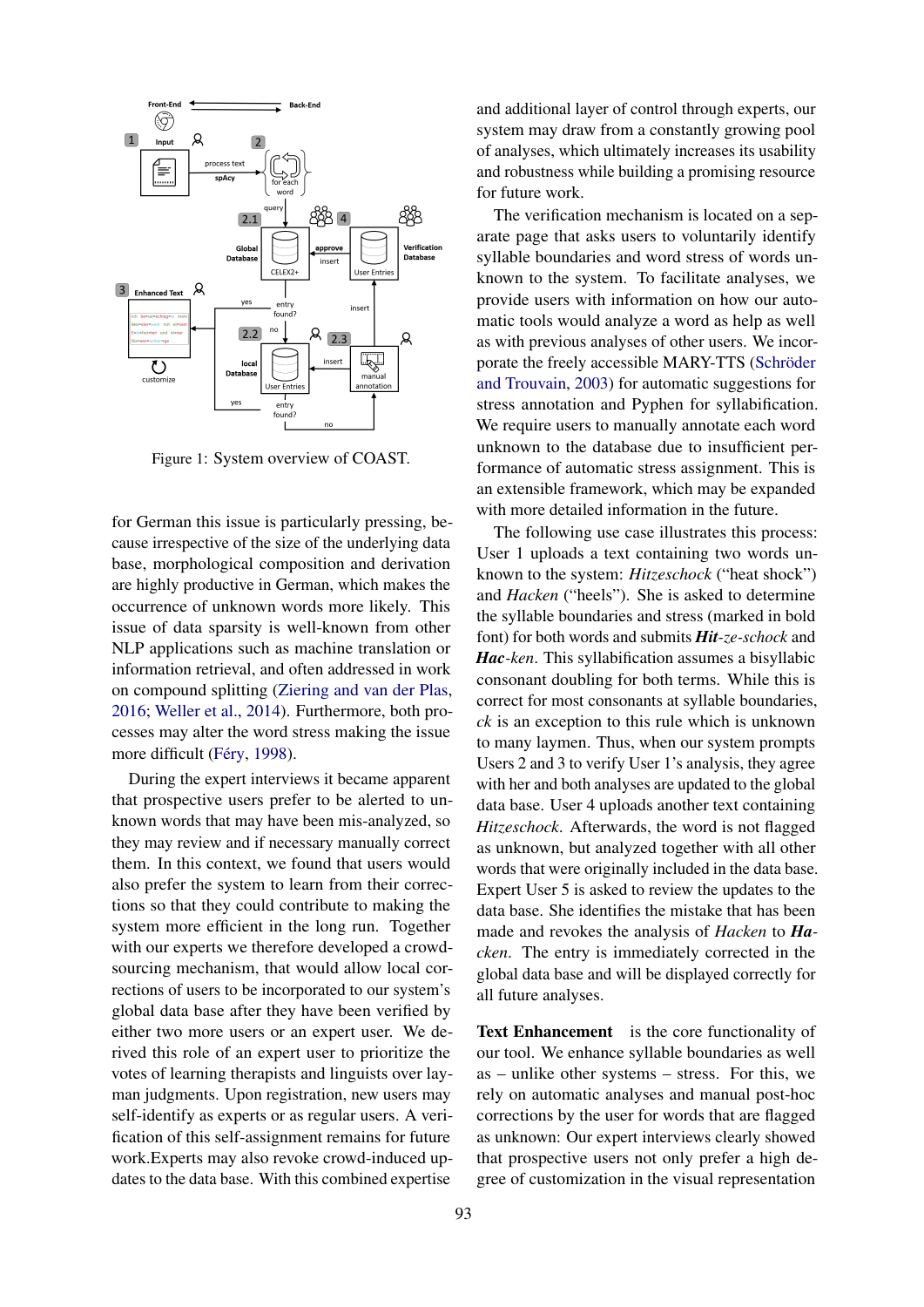

Figure 2: Template inspired by *ABC der Tiere*.

of their texts, but also want to re-use and switch between templates. Therefore, we not only facilitate advanced customization options for the text and enhancement layout, but also allow users to store various templates, which may be consecutively applied to a text with a simple click.

Our settings feature two main categories: First, they allow to modify the enhancement of syllable stress by allowing users to choose freely the colors assigned to i) stressed syllables, ii) unstressed syllables, and optional iii) the second unstressed syllable. Stressed syllables may be enhanced with bold font. Users can choose whether to apply the color enhancement to the font or the syllables' background. Furthermore, syllable boundaries may be made more salient by using a syllable delimiter character that users may choose freely. Finally, users may specify to which extend certain parts of speech should be analyzed, e.g. they may choose to ignore articles or to default connectives to be enhanced as unstressed. Second, they allow users to customize the text layout independent of the syllable enhancement. This includes basic options such as adjusting font size or line space. However, we also allow to freely choose the distance of words, syllables, and characters. Users may further make word boundaries more salient by choosing a background color for them. The combination of these syllable enhancement and text layout settings may be saved under a descriptive title as a template, which may be re-used and altered at any point across texts or sessions.

The following use case illustrates how this works: User 1 works with children with reading disabilities from two groups: Group A uses the *ABC der Tiere* materials in school. The children are thus used to the blue and red layout, which User 1 wants to alter as little as possible, while still providing her pupils with materials that also mark syllable stress. Therefore, she customizes a template to use the

| Ich be=rat=schlag=te mein |
|---------------------------|
| Mei=ster=werk mit ei=nem  |
| E=le=fan=ten und ei=ner   |
| Rie=sen=schlan=ge.        |

Figure 3: Template inspired by *Leselöwen*.

*ABC der Tiere* style for her enhancement. Figure 2 shows the result for the sentence *Ich beratschlagte mein Meisterwerk mit einem Elefanten und einer Riesenschlange* ("I consulted my masterpiece with an elephant and a giant snake").

She sets the marking color of stressed syllables to dark red and of unstressed to blue. In order to make the alternation of syllables more salient, secondary unstressed syllables are also marked in red. To clearly distinguish them from stressed syllables, she additionally uses bold font to mark stress and uses a lighter type of red to mark secondary unstressed syllables. Because *ABC der Tiere* colors monosyllabic words in blue, User 1 further sets typically monosyllabic parts of speech, such as articles and prepositions, from the analysis to be analyzed as unstressed. Finally, she makes syllable boundaries more salient by widening the distance between syllables. To make word boundaries more salient, despite this increased syllable distance, she further widens word distance and assigns a beige background color to words.

Children from Group B do not use the *ABC der Tiere* materials at school, but they are reading syllabified stories at home from the *Leselöwen* ("reading lions") materials by the *Loewe* publisher.<sup>9</sup> These materials use three colors to mark alternating syllables and they do not treat monosyllabic words differently from others. For this group, too, User 1 wants to make stressed syllables more salient in her materials, while otherwise not deviating much from the layout the children are already used to. Thus, she designs a second layout which mimics the *Leselöwen* style. The result of applying this template to the same sentence she used for Group A may be seen in Figure 3.

The colors used by *Leselowen* are green, red, and blue. She assigns stressed syllables the color

<sup>9</sup>www.loewe-verlag.de/ content-1013-1013/leseloewen/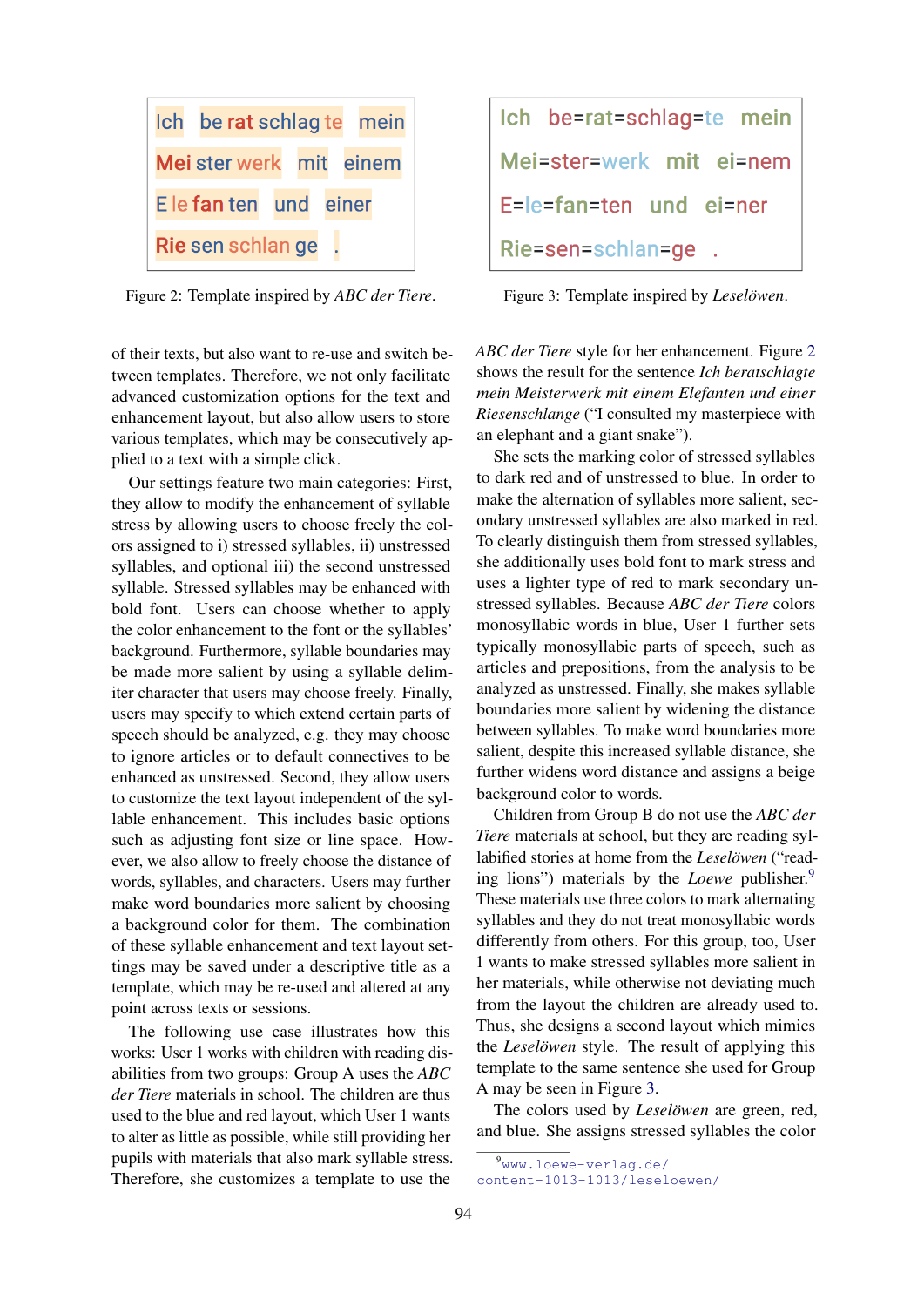green and again additionally marks them with bold font. Unstressed and secondary unstressed syllables are colored red and blue. Because this style already features three colors, she does not want to use a background color for words. At the same time, she wants to make word as well as syllable boundaries more salient. For this, User 1 chooses to mark syllable boundaries with a delimiter (in this case *=*) but without additional space between syllables and increases the distance between words. While the initial customization took a couple of minutes, User 1 may re-apply her two templates to any text in the future, reducing the time required for customization to mere seconds. She may also alter the templates at any time or add new ones when required.

## 4 Evaluation

We conducted user tests to evaluate COAST with both practitioners as well as with non-experts. Prior to these, we performed an internal pilot testing to identify runtime issues that are not directly related to the functionality of COAST.

Five scenarios were defined to evaluate the tool's functionality, usability, and user experience. They cover i) account creation, ii) text analysis and enhancement, iii) generation and use of annotation templates, iv) reuse of previously stored texts, and v) verification of user-generated entries ("crowdsourcing").

In the first scenario, the users were asked to create an account with given credentials.

The second scenario consisted of four major steps: First, users were asked to log into the recently created account. Secondly, they had to switch to the *Text Analysis view* of the tool and to analyze and enhance a given text. After analyzing the text, they were told to clarify all words unknown to the system, which are flagged and shaded in red. Finally, users were asked to adjust the annotation settings based on their personal preferences.

The third scenario covered the instructed generation and use of annotation templates. Users were asked to rebuild two annotation schemes by adjusting the annotation settings and save them as new templates.

In the fourth scenario, users were asked to store the analyzed text in their account and re-analyze it by selecting the stored text in the *Account view* of the tool.

In the fifth and final scenario, users were required to verify entries added by other users that are unknown to the global database. In order to do so, they were asked to switch to the *Verification view* (see Figure 7) and approve or edit five entries.

The second, third, and fifth scenario are of special importance as they cover the core-functionality of COAST and can be seen in Figure 8.

User Tests were conducted by seven users from two groups: three experts (learning therapists) to receive subject-specific feedback and four laymen to evaluate the general usability of the tool. The three experts were women aged between 40 and 51  $(M = 45)$ . The laymen aged between 22 and 27  $(M = 25)$  included two men and two women with non-educational professions. The user test was carried out equally for both groups. None of the participants had interacted with the system before.

We used the after-scenario questionnaire (ASQ) by Lewis (1995) for quantitative data analysis. They were answered for each scenario directly after its completion. The ASQ consists of three questions covering ease of use, time efficiency, and documentation of the tool:

- 1. Overall, I am satisfied with the ease of use of completing the tasks in this scenario
- 2. Overall, I am satisfied with the amount of time it took to complete the tasks in this scenario
- 3. Overall, I am satisfied with the support and documentation when completing the tasks

We used a five-point Likert scale ranging from *strongly agree* to *strongly disagree*.

For qualitative analysis, the users were explicitly instructed to "think-aloud" (Rauterberg, 1996) while working on a scenario, thus told to accurately comment each of their actions and to express expectations, thoughts, and critics.

The user test was carried out as follows: Users were free to use their preferred browser for the user test. The default browser was Google Chrome. The user test was conducted on the users' personal laptop if possible, to recreate their home or work environment and to mimic a real-life application as close as possible. If no personal laptop was available, users were provided with one. All input devices were configured according to user preferences. After setting up the work place, users were informed and instructed about the procedure of the user test, its purpose and the think-aloud method.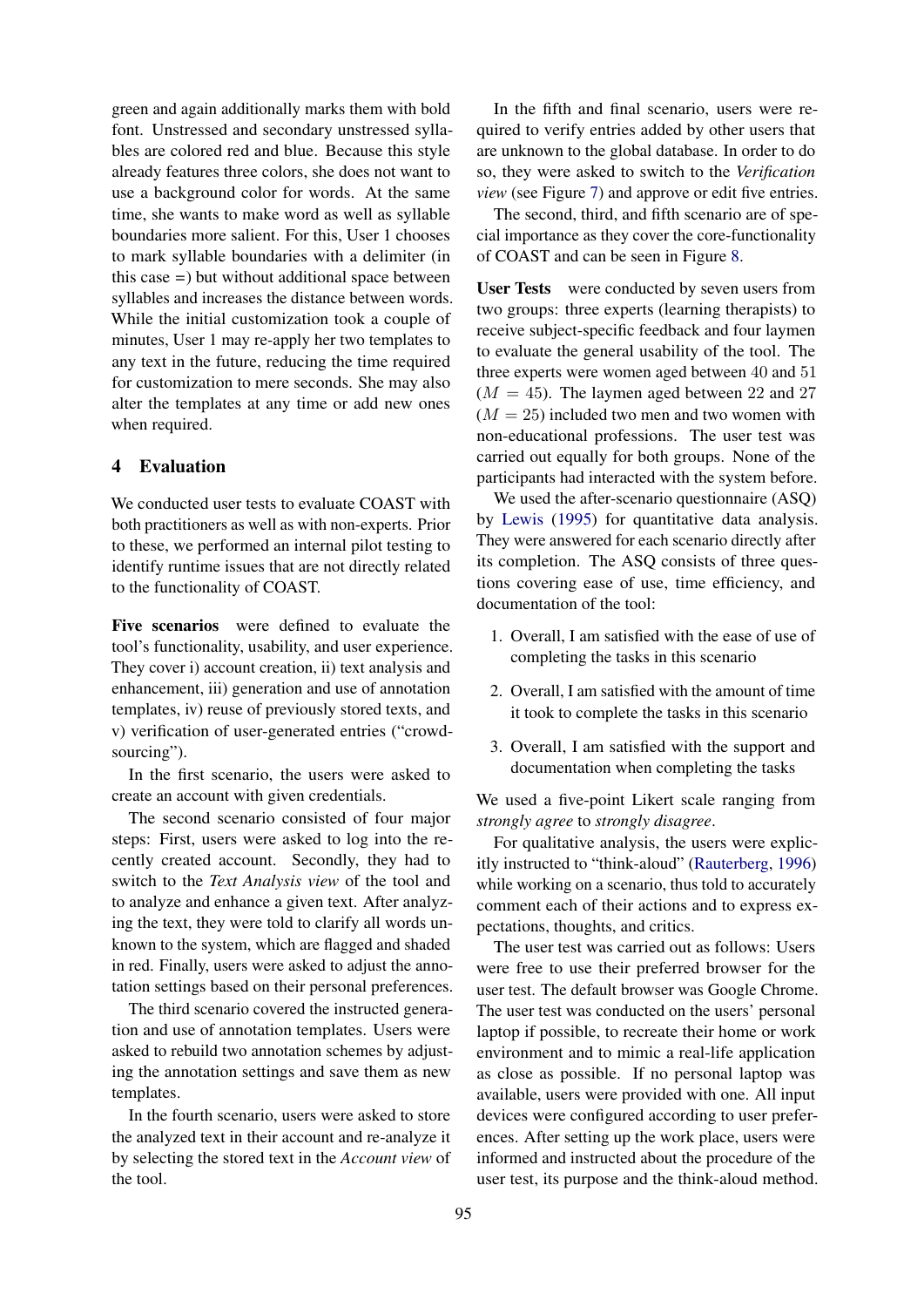After clarifying all questions, users processed all scenarios consecutively in fixed order. The user tests were concluded with an interview to get general feedback and to assess the usefulness of the tool with respect to the users' professions.

## 4.1 Results

The results of the second, third, and fifth scenario are explained in detail due to their relevance, results for scenario one and four can be found in the Table 2.

We normalized the options of the ASQ to range from  $-2$  (strongly disagree) to  $+2$  (strongly agree) with 0 (neither) being neutral. In the following, we report positive values (i.e. agree, strongly agree) as positive feedback, negative values (i.e. disagree, strongly disagree) as negative feedback. For a more detailed differentiation of the user feedback, please see Figure 4.

The second scenario was successfully completed by all users. The ease of use  $(M = 1.57, SD =$ 0.53) and documentation ( $M = 1.57$ ,  $SD = 0.53$ ) of the tool was rated 100  $\%$  positively in the ASQ, time efficiency received 86 % positive and 16 % neutral ratings ( $M = 1.57$ ,  $SD = 0.78$ ). Some users criticized the layout of the *Text Analysis view*, suggesting a more compact representation of the annotation settings.

The third scenario was completed by five users without help, two needed hints from the investigator to complete all tasks. While the first template could be rebuilt by all users, two users required help with the second template. Error source was the confusion about and between the features *Silbe hervorheben* (enhance syllables), with which either the fore- or background color of syllables could be adjusted accordingly, and *Wort Hintergrundfarbe* (word background color), with which the background color of words could be set (see Figure 5). Three users completed this scenario by trial-and-error. The ease of use of this scenario was

| Ouestion        |       |       | Rating |     |                 |  |  |
|-----------------|-------|-------|--------|-----|-----------------|--|--|
|                 | $-2$  | $-1$  |        |     |                 |  |  |
| Scenario 1      |       |       |        |     |                 |  |  |
| ease of use     | $0\%$ | $0\%$ | $0\%$  |     | 29.0 % 71.0 %   |  |  |
| time efficiency | $0\%$ | $0\%$ | $0\%$  | 0 % | $100\%$         |  |  |
| documentation   | $0\%$ | $0\%$ | $0\%$  |     | 29.0 % 71.0 %   |  |  |
| Scenario 4      |       |       |        |     |                 |  |  |
| ease of use     | $0\%$ | $0\%$ | $0\%$  |     | 28.6 \% 71.4 \% |  |  |
| time efficiency | $0\%$ | $0\%$ | $0\%$  |     | 28.6 \% 71.4 \% |  |  |
| documentation   | $0\%$ | $0\%$ | $0\%$  |     | 28.6 \% 71.4 \% |  |  |

Table 2: Results of the ASQ for scenario 1 and 4.



Figure 4: Results of the after-scenario questionnaire completed for scenario 2, 3, and 5.

rated 71.4 % positively and 28.57 % negatively  $(M = 0.57, SD = 1.27)$ , the time efficiency 71% positively and 29 % negatively ( $M = 0.86$ ,  $SD =$ 1.34), and 57.2  $\%$  positively, 14.3 $\%$  neutral, and 28.6% negatively in terms of documentation and support ( $M = 0.57$ ,  $SD = 1.14$ ).

The fifth and last scenario was completed by all users successfully. Ease of use, time efficiency, and documentation of this functionality were rated 100 % positively ( $M = 1.71$ ,  $SD = 0.49$  for each item respectively). Users suggested to design this functionality to be more user friendly by displaying and processing multiple entries at once.

The think-aloud and concluding interviews additionally revealed general layout and design flaws of COAST's visual appearance. While this goes beyond the scope of this paper, we list problems, comments, and feature requests directly linked to the core features of our tool: i) the general navigation of the tool was not very intuitive and selfexplaining, ii) some features could only be accessed with scrolling, which was not explicitly visible to the users, iii) some features, e.g. background color of words and syllable enhancement, need explicit documentation/tutorials, iv) some users asked for a simple solution to color syllables alternately independently of syllable stress, v) the feature to not enhance monosyllabic words instead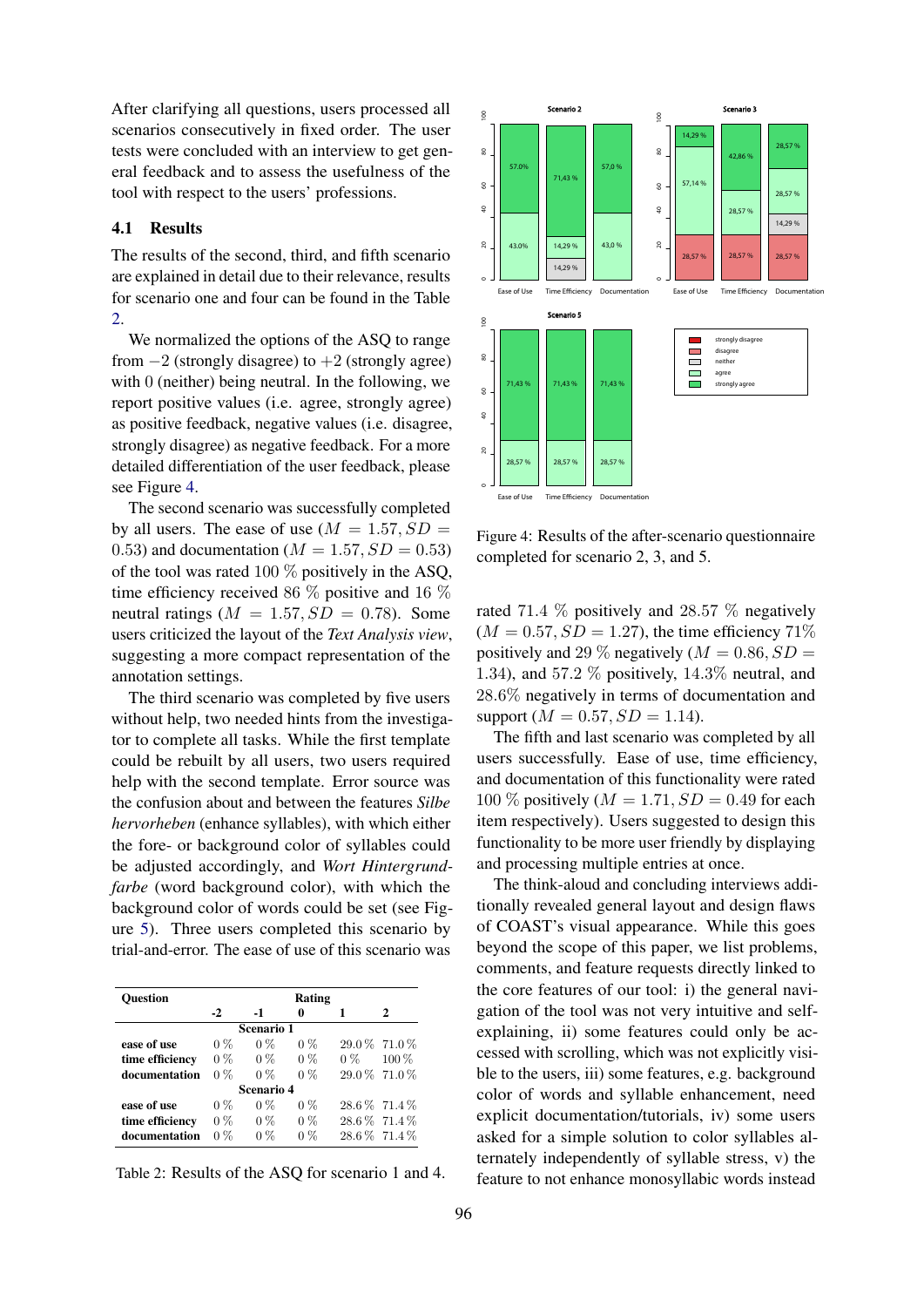of unchecking the annotation of typically monosyllabic parts of speech was requested, vi) fore- and background color of syllables and words should independently be customizable.

#### 5 Conclusion and Outlook

COAST is a highly user-oriented, platform independent, web-based and easily extensible framework for the automatic augmentation of texts with syllable, stress, and word enhancement. It was developed in close collaboration with practitioners and includes a series of features which were explicitly requested by prospective users and that are lacking from currently available, state of the art systems. This paper presents and evaluates its ability to generate appropriate reading materials based on real-life use cases. Additionally, we evaluated the practical applicability of our tool by conducting user tests based on a series of real-life scenarios.

Our exemplary enhanced texts (see Figure 2 and 3) prove that appropriate reading materials can be easily generated automatically, customized, and exported with COAST. The use cases show that the tool meets the requirements deduced from the *a priori* requirement analysis based on our expert interviews. Compared to other tools that support syllable enhancement, COAST offers a higher degree of customization and more features, such as annotating syllable stress, setting spacing of lines, words, syllables, and characters. The automatic analysis of syllable stress and part of speech also make COAST linguistically more informed than other tools. Finally, we carried out user tests with special focus on practical application. These indicate that the majority of users were able to solve the tasks intuitively and time efficiently for each of the scenarios.

We have successfully shown that the current version of COAST allows practitioners to generate enhanced texts as reading materials for their teaching. Being able to save annotation templates and texts has proven to be an especially useful functionality to easily generate new reading materials within the application with little time effort. Furthermore, COAST features a novel crowd-sourcing approach to overcome the pressing issue of limited resources and data sparsity. This is particularly relevant for languages other than English. Currently, our tool illustrates this for the German language. However, the entire framework was designed to be easily extended for any other language for which

sufficient resources are available.

Our consultation with prospective users also yielded a series of practical suggestions to optimize user experience further and to include more features. In particular, we aim at including the features discussed in Section 4.1. We also plan to redesign COAST's visual appearance. Furthermore, we intend to elaborate on the current documentation and to provide application-oriented feature tutorials. To improve the reliability of our proposed crowd-sourcing mechanism, we plan to address the verification of user roles, i.e. expert and regular users. In this regard, the need of further user type customization shall be analysed and implemented accordingly. Finally, we intend to carry out user studies to compare COAST's efficiency and efficacy to state of the art tools that support syllable enhancement in texts.

Our ultimate goal is to develop and include a front-end for learners, the *COAST App*. This results in a tutoring system offering reading and spelling exercises optimized for mobile devices. The current *COAST Tool* could be used by practitioners to generate teaching materials to be shared with the *COAST App* and, thus, to supply exercises directly to their pupils.

#### Acknowledgments

This research was funded by the LEAD Graduate School & Research Network [GSC1028], a project of the Excellence Initiative of the German federal and state governments. Heiko Holz is a doctoral student at the LEAD Graduate School & Research Network.

#### References

- R. Harald Baayen, Richard Piepenbrock, and Léon Gulikers. 1995. CELEX2 LDC96L14. *Web Download. Philadelphia: Linguistic Data Consortium*.
- Bundesverband Legasthenie und Dyskalkulie e.V. 2014. Der aktuelle Wissensstand über Legasthenie.
- Caroline Féry. 1998. German word stress in optimality theory. *Journal of Comparative Germanic Linguistics*, 2(2):101–142.
- Katharina Galuschka, Elena Ise, Kathrin Krick, and Gerd Schulte-Körne. 2014. Effectiveness of Treatment Approaches for Children and Adolescents with Reading Disabilities: A Meta-Analysis of Randomized Controlled Trials. *PLoS ONE*, 9(2):e89900.
- Katharina Galuschka and Gerd Schulte-Körne. 2016. The Diagnosis and Treatment of Reading and/or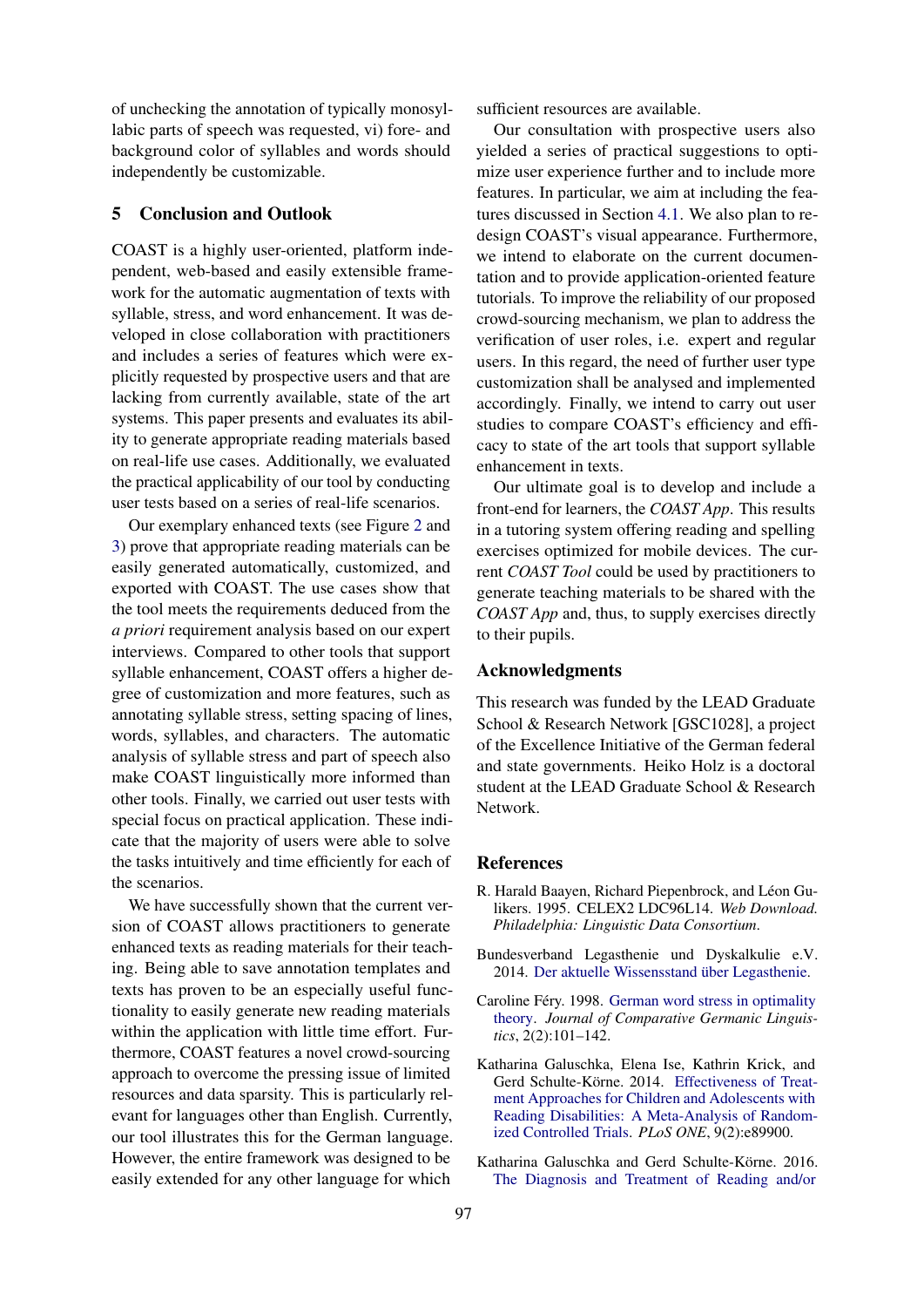Spelling Disorders in Children and Adolescents. *Dtsch Arztebl Int.*, 113(16):279–86.

- Usha Goswami, Natasha Mead, Tim Fosker, Martina Huss, Lisa Barnes, and Victoria Leong. 2013. Impaired perception of syllable stress in children with dyslexia: A longitudinal study. *Journal of Memory and Language*, 69(1):1–17.
- Heiko Holz, Katharina Brandelik, Jochen Brandelik, Benedikt Beuttler, Alexandra Kirsch, and Detmar Meurers. 2017. Prosodiya–a mobile game for german dyslexic children. In *International Conference on Games and Learning Alliance*, volume 10653 of *Lecture Notes in Computer Science*, pages 73–82, Cham. Springer International Publishing.
- Matthew Honnibal and Mark Johnson. 2015. An Improved Non-monotonic Transition System for Dependency Parsing. In *Proceedings of the 2015 Conference on Empirical Methods in Natural Language Processing*, pages 1373–1378, Lisbon, Portugal. Association for Computational Linguistics.
- Juan E. Jiménez, Isabel Hernández-Valle, Gustave Ramírez, Ma Del Rosario Ortiz, Mercedes Rodrigo, Adelina Estévez, Isabel O'Shanahan, Eduarde García, and María De La Luz Trabaue. 2007. Computer speech-based remediation for reading disabilities: The size of spelling-to-sound unit in a transparent orthography. *Spanish Journal of Psychology*, 10(1):52–67.
- Anja Klische. 2007. *Leseschwachen gezielt beheben: ¨ Individuelle Diagnose und Therapie mit dem Programm celeco*. Tectum-Verl.
- Karin Landerl. 2003. Categorization of vowel length in German poor spellers: An orthographically relevant phonological distinction. *Applied Psycholinguistics*, 24(4):523–538.
- James R. Lewis. 1995. IBM Computer Usability Satisfaction Questionnaires: Psychometric Evaluation and Instructions for Use. *International Journal of Human-Computer Interaction*, 7(1):57–78.
- Detmar Meurers, Ramon Ziai, Luiz Amaral, Adriane Boyd, Aleksandar Dimitrov, Vanessa Metcalf, and Niels Ott. 2010. Enhancing authentic web pages for language learners. In *Proceedings of the 5th Workshop on Innovative Use of NLP for Building Educational Applications (BEA-5) at NAACL-HLT 2010*, pages 10–18, Los Angeles.
- Mildenberer Verlag. 2018. *Eine Einfuhrung in die Sil- ¨ benmethode*. Mildenberer Verlag.
- Mildenberger Verlag. 2018. ABC der Tiere Silben-Generator für die Grundschule.
- Kristina Moll and Karin Landerl. 2009. Double Dissociation Between Reading and Spelling Deficits. *Scientific Studies of Reading*, 13(5):359–382.
- Richard K. Olson and Barbara W. Wise. 1992. Reading on the computer with orthographic and speech feedback. *Reading and Writing*, 4(2):107–144.
- Matthias Rauterberg. 1996. *Usability Engineering*. Morgan Kaufmann.
- Luz Rello and Ricardo Baeza-Yates. 2017. How to present more readable text for people with dyslexia. *Universal Access in the Information Society*, 16(1):29–49.
- Christa Röber-Siekmeyer. 2005. Die berücksichtigung des kindlichen sprachwissens für den schrifterwerb. In Hans-Werner Huneke, editor, *Geschriebene Sprache. Strukturen, Erwerb, didaktische Modellbildungen*, pages 129–144. Mattes Verlag, Heidelberg.
- Katharina Sauter, Jürgen Heller, and Karin Landerl. 2012. Sprachrhythmus und Schriftspracherwerb. Lernen und Lernstörungen, 1(4):225–239.
- Gerheid Scheerer-Neumann. 1981. The utilization of intraword structure in poor readers: Experimental evidence and a training program. *Psychological Research*, 43(2):155–178.
- R. W. Schmidt. 1990. The Role of Consciousness in Second Language Learning1. *Applied Linguistics*, 11(2):129–158.
- M. Schröder and J. Trouvain. 2003. The German Textto-Speech Synthesis System MARY: A Tool for Research, Development and Teaching. *International Journal of Speech Technology*, 6:365–377.
- Michael Sharwood Smith. 1993. Input Enhancement in Instructed SLA. *Studies in Second Language Acquisition*, 15(02):165.
- Sven Staffeldt. 2010. *Einführung in die Phonetik*, *Phonologie und Graphematik des Deutschen Ein* Leitfaden für den akademischen Unterricht. Stauffenburg, Tübingen.
- Marion Weller, Fabienne Cap, Stefan Müller, Sabine Schulte im Walde, and Alexander Fraser. 2014. Distinguishing degrees of compositionality in compound splitting for statistical machine translation. In *Proceedings of the 1st Workshop on Computational Approaches to Compound Analysis*, pages 81–90.
- Patrick Ziering and Lonneke van der Plas. 2016. Towards Unsupervised and Language-independent Compound Splitting using Inflectional Morphological Transformations. *Proceedings of the 2016 Conference of the North American Chapter of the Association for Computational Linguistics: Human Language Technologies*, pages 644–653.
- Marco Zorzi, Chiara Barbiero, Andrea Facoetti, Isabella Lonciari, Marco Carrozzi, Marcella Montico, Laura Bravar, Florence George, Catherine Pech-Georgel, Johannes C Ziegler, and Michael Posner. 2012. Extra-large letter spacing improves reading in dyslexia. *Proceedings of the National Academy of Sciences*, 109(28):11455–11459.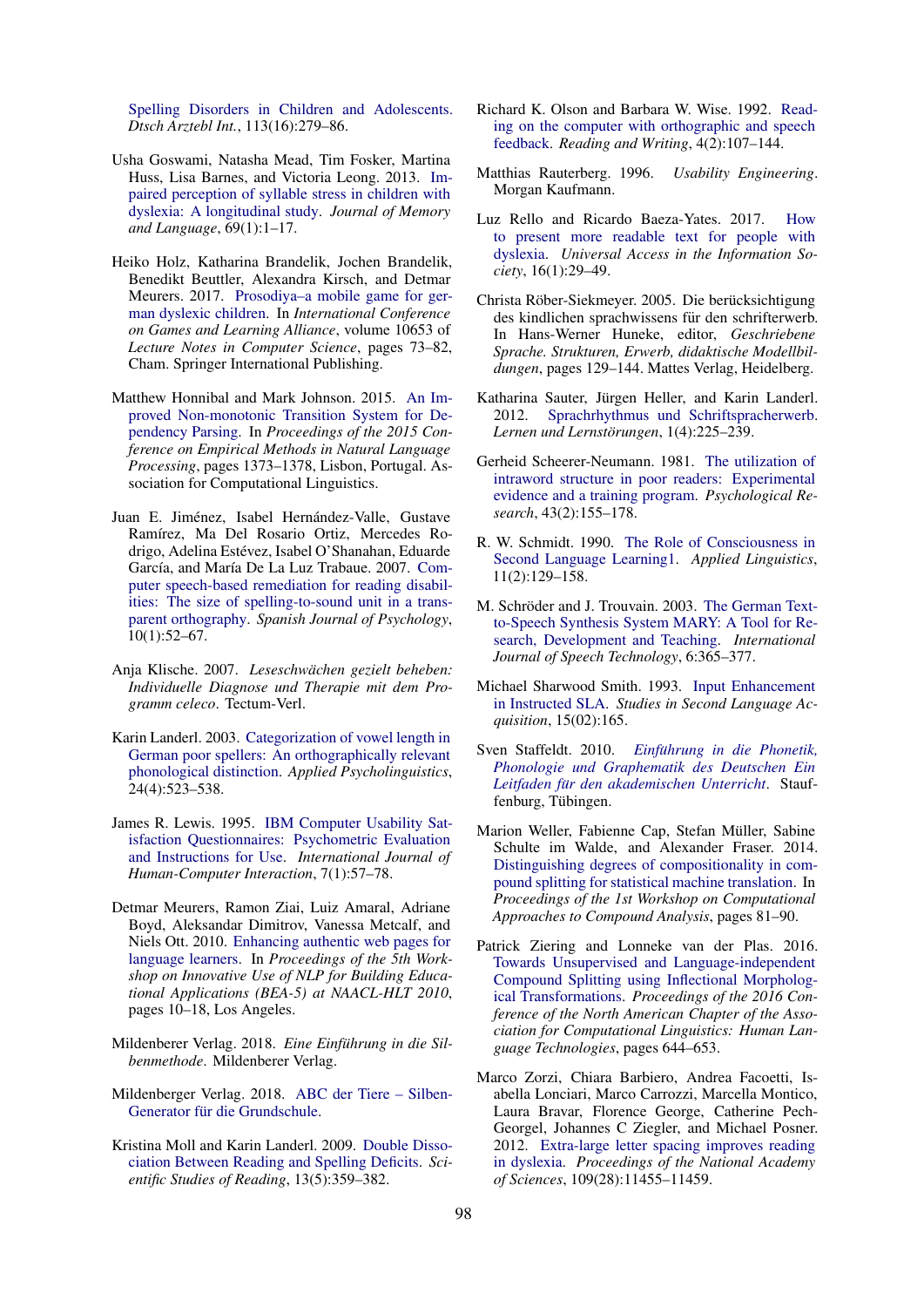## A Supplemental Material

## A.1 Screenshots of COAST

| Home Textanalyse Verifizierung                       | olibrehm@gmail.com                                                                                                                                                                                                                                                                                                                                                                                                                           |
|------------------------------------------------------|----------------------------------------------------------------------------------------------------------------------------------------------------------------------------------------------------------------------------------------------------------------------------------------------------------------------------------------------------------------------------------------------------------------------------------------------|
| Einstellungen<br><b>Betonte Silbe:</b>               | Vorschau<br>Einem reichen Manne, dem wurde seine Frau krank, und als Sie fühlte                                                                                                                                                                                                                                                                                                                                                              |
| Fett <b>C</b><br>#E84F2F                             | , daß ihr Ende herankam, rief Sie ihr einziges Töchterlein zu sich ans<br>Bett und sprach : ' Liebes Kind , Bleibe fromm und gut , so wird dir der                                                                                                                                                                                                                                                                                           |
| <b>Unbetonte Silbe:</b><br>#2D2FFF                   | liebe Gott immer beistehen, und Ich will vom Himmel auf dich                                                                                                                                                                                                                                                                                                                                                                                 |
| 2. Unbetonte Silbe:<br><b>Benutzen</b><br>#21AEE9    | her ab blicken, und will um dich Sein. " Dar auf Tat Sie die Augen zu<br>und verschied. Das Mädchen ging jeden Tag hinaus zu dem Grabe der<br>Mutter und weinte, und blieb fromm und gut. Als der Winter kam,                                                                                                                                                                                                                                |
| Wort Hintergrundfarbe:<br><b>Benutzen</b><br>#FFF1DD | deckte der Schnee ein weißes Tüchlein auf das Grab, und als die Sonne<br>im Frühjahr Es wieder herabgezogen hatte, nahm sich der Mann eine<br>an de re Frau.                                                                                                                                                                                                                                                                                 |
| Silbe hervorheben:<br><b>◎</b> Vordergrundfarbe      | <b>KOPIEREN (ZWISCHENABLAGE)</b><br><b>DRUCKEN</b>                                                                                                                                                                                                                                                                                                                                                                                           |
| ◯ Hintergrundfarbe                                   |                                                                                                                                                                                                                                                                                                                                                                                                                                              |
| Schriftgröße:<br>16                                  | <b>Text</b><br>Einem reichen Manne, dem wurde seine Frau krank, und als sie fühlte, dass ihr Ende<br>herankam, rief sie ihr einziges Töchterlein zu sich ans Bett und sprach: "Liebes Kind,                                                                                                                                                                                                                                                  |
| Silbenabstand:<br>0.2                                | bleibe fromm und qut, so wird dir der liebe Gott immer beistehen, und ich will vom<br>Himmel auf dich herabblicken, und will um dich sein." Darauf tat sie die Augen zu und<br>verschied. Das Mädchen ging jeden Tag hinaus zu dem Grabe der Mutter und weinte,<br>und blieb fromm und gut. Als der Winter kam, deckte der Schnee ein weißes Tüchlein<br>auf das Grab, und als die Sonne im Frühjahr es wieder herabgezogen hatte, nahm sich |
| Wortabstand:<br>0.4                                  | der Mann eine andere Frau.                                                                                                                                                                                                                                                                                                                                                                                                                   |
| Zeilenabstand:<br>2.2                                | <b>NEU ANALYSIEREN</b>                                                                                                                                                                                                                                                                                                                                                                                                                       |

Figure 5: COAST – View for text analysis and enhancement. Users can insert or edit text in the lower text box. The preview of syllable enhancement is given in the upper box. On the left side, users can edit settings regarding syllable annotation: boldness, colors of stressed and unstressed syllables (either background or foreground), background color of words, font size, and spacing between syllables, words, and lines.

| Einem reichen Manne, dem wurde   |           |  |  |                                  |  |
|----------------------------------|-----------|--|--|----------------------------------|--|
|                                  |           |  |  | daß ihr Ende her ankam, rief Sie |  |
| herankam                         |           |  |  |                                  |  |
| Annotieren                       |           |  |  |                                  |  |
| Betonungsmuster:                 |           |  |  |                                  |  |
|                                  | her<br>an |  |  | kam   [Unbetont]                 |  |
| Silbentrennung:                  |           |  |  |                                  |  |
| her-an-kam                       |           |  |  |                                  |  |
| (Silben mit "-" trennen)         |           |  |  |                                  |  |
| GI FICHE WÖRTER ÜBERNEHMEN       |           |  |  |                                  |  |
| Wortart: Verb<br>Lemma: herankam |           |  |  |                                  |  |

Figure 6: COAST – Word-Popup. Popup with additional information that is invoked when a known word is clicked in the text-view. At the moment, we offer information about syllabification, part of speech, and lemma. Users can additionally manually change the syllabification or stress assignment of the selected word and apply it to the preview.